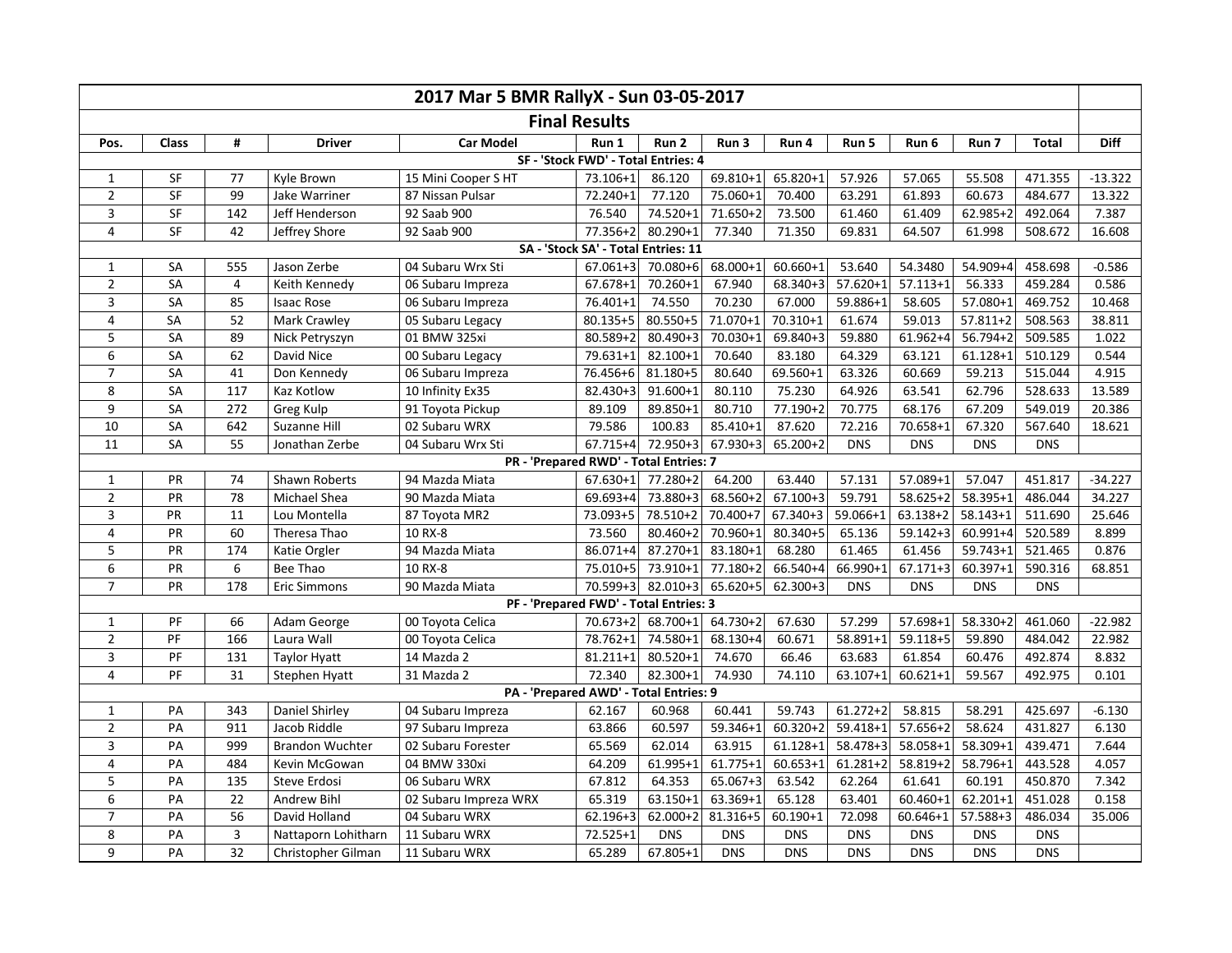|                                        |              |                |                       | 2017 Mar 5 BMR RallyX - Sun 03-05-2017 |              |              |              |              |              |              |              |              |             |
|----------------------------------------|--------------|----------------|-----------------------|----------------------------------------|--------------|--------------|--------------|--------------|--------------|--------------|--------------|--------------|-------------|
| <b>Final Results</b>                   |              |                |                       |                                        |              |              |              |              |              |              |              |              |             |
| Pos.                                   | <b>Class</b> | #              | <b>Driver</b>         | <b>Car Model</b>                       | Run 1        | Run 2        | Run 3        | Run 4        | Run 5        | Run 6        | Run 7        | <b>Total</b> | <b>Diff</b> |
| MR - 'Modified RWD' - Total Entries: 6 |              |                |                       |                                        |              |              |              |              |              |              |              |              |             |
| 1                                      | <b>MR</b>    | 43             | Eric Eisele           | 89 BMW 325i                            | 65.292       | 63.629       | 62.662       | 62.301       | 60.547       | 60.345       | 59.190       | 433.966      | $-8.391$    |
| 2                                      | <b>MR</b>    | 8              | Nathan Young          | 90 Mazda Miata                         | 67.735       | 62.670       | 61.896       | $61.044 + 1$ | $60.277 + 3$ | 58.313       | $58.422 + 2$ | 442.357      | 8.391       |
| 3                                      | <b>MR</b>    | 5              | <b>Bruce Stephens</b> | 85 Pontiac Fiero                       | 69.587       | 63.460+2     | $61.755 + 2$ | 61.702       | 61.339       | $61.122 + 5$ | $58.694 + 1$ | 457.659      | 15.302      |
| 4                                      | <b>MR</b>    | 76             | tim Wilson            | 76 bmw 2002                            | 66.947       | $67.667 + 1$ | 62.557       | 61.256+1     | 61.959+1     | $60.713 + 1$ | 62.304+4     | 459.403      | 1.744       |
| 5                                      | <b>MR</b>    | 51             | Chris White           | 85 Pontiac Fiero                       | 70.610       | 66.301       | $63.168 + 2$ | 63.014       | 62.307+1     | 74.316+1     | 62.469+1     | 472.185      | 12.782      |
| 6                                      | <b>MR</b>    | 14             | James Hail            | 89 BMW E30                             | 74.789+1     | 72.196+2     | 66.997+1     | 65.739       | 64.236       | $63.197 + 1$ | 62.709       | 479.863      | 7.678       |
| MF - 'Modified FWD' - Total Entries: 5 |              |                |                       |                                        |              |              |              |              |              |              |              |              |             |
| 1                                      | MF           | 23             | Joe Brennan           | 93 Mitsubishi Eclipse                  | 64.898       | 61.976+1     | 61.892+1     | 59.590+1     | $59.054 + 1$ | 57.489+1     | 56.825       | 431.724      | $-1.940$    |
| $\overline{2}$                         | MF           | 115            | Jason Ackerman        | 96 VW GTi                              | 63.924+1     | 61.923       | 60.378       | 62.264       | $61.026 + 1$ | 60.756       | 59.393       | 433.664      | 1.940       |
| 3                                      | MF           | 913            | Jason Morris          | 86 Saab 900                            | 66.059       | 63.305+1     | $62.274 + 1$ | $62.149 + 1$ | 60.659       | 59.904       | 58.922       | 439.272      | 5.608       |
| 4                                      | MF           | 123            | John Gallagher        | 93 Mitsubishi Eclipse                  | 68.919       | 65.567       | $61.945 + 2$ | 61.707+1     | 61.789+1     | 60.989+1     | 61.068+1     | 453.984      | 14.712      |
| 5                                      | MF           | 12             | Scott McCurdy         | 84 VW GTI                              | 70.020       | 67.290       | 65.243       | 64.348+1     | 63.338       | 62.527       | 62.603       | 457.369      | 3.385       |
|                                        |              |                |                       | MA - 'Modified AWD' - Total Entries: 9 |              |              |              |              |              |              |              |              |             |
| 1                                      | MA           | 299            | Adam Kimmett          | 96 Subaru Impreza                      | $60.524 + 1$ | 57.973       | $57.257 + 1$ | 56.521       | $56.537 + 1$ | 56.220       | 55.149       | 406.181      | $-11.473$   |
| 2                                      | MA           | $\overline{7}$ | <b>Rick Landis</b>    | 01 Subaru Rocketship                   | 62.404       | $59.118 + 3$ | 58.455       | 57.371       | 56.885       | $56.554 + 1$ | $56.867 + 1$ | 417.654      | 11.473      |
| 3                                      | MA           | 160            | Jesse Gruver          | 02 Subaru WRX                          | 63.421       | 61.147       | $62.454 + 1$ | $61.254 + 1$ | 58.517       | 58.232       | 58.676       | 427.701      | 10.047      |
| 4                                      | MA           | 111            | Ivan Adamiec          | 84 Audi 4000                           | 63.101       | 62.244       | $60.708 + 1$ | 60.884+1     | $59.782 + 1$ | $59.258 + 1$ | 58.491       | 432.468      | 4.767       |
| 5                                      | MA           | 61             | Nater Kane            | 02 Subaru WRX Wagon                    | 63.978       | $59.911 + 1$ | 61.764+1     | $60.777 + 1$ | 59.039       | 60.308       | 58.842+3     | 436.619      | 4.151       |
| 6                                      | MA           | 13             | Michael Julian        | 00 Subaru Impreza                      | 63.144+4     | $61.817 + 2$ | 58.885+2     | 60.360       | 59.586+1     | $58.594 + 1$ | $57.919 + 1$ | 442.305      | 5.686       |
| $\overline{7}$                         | MA           | 420            | <b>Fabio Costa</b>    | 00 Subaru Impreza                      | $66.127 + 2$ | 62.914       | $61.235 + 1$ | 61.379+1     | 59.144       | $60.513 + 1$ | $59.108 + 1$ | 442.420      | 0.115       |
| 8                                      | MA           | 15             | Daniel Hagey          | 02 Subaru Wrx sport wagon              | 68.598       | 68.469+1     | 65.404       | $63.202 + 1$ | 61.960       | 62.161       | 59.065       | 452.859      | 10.439      |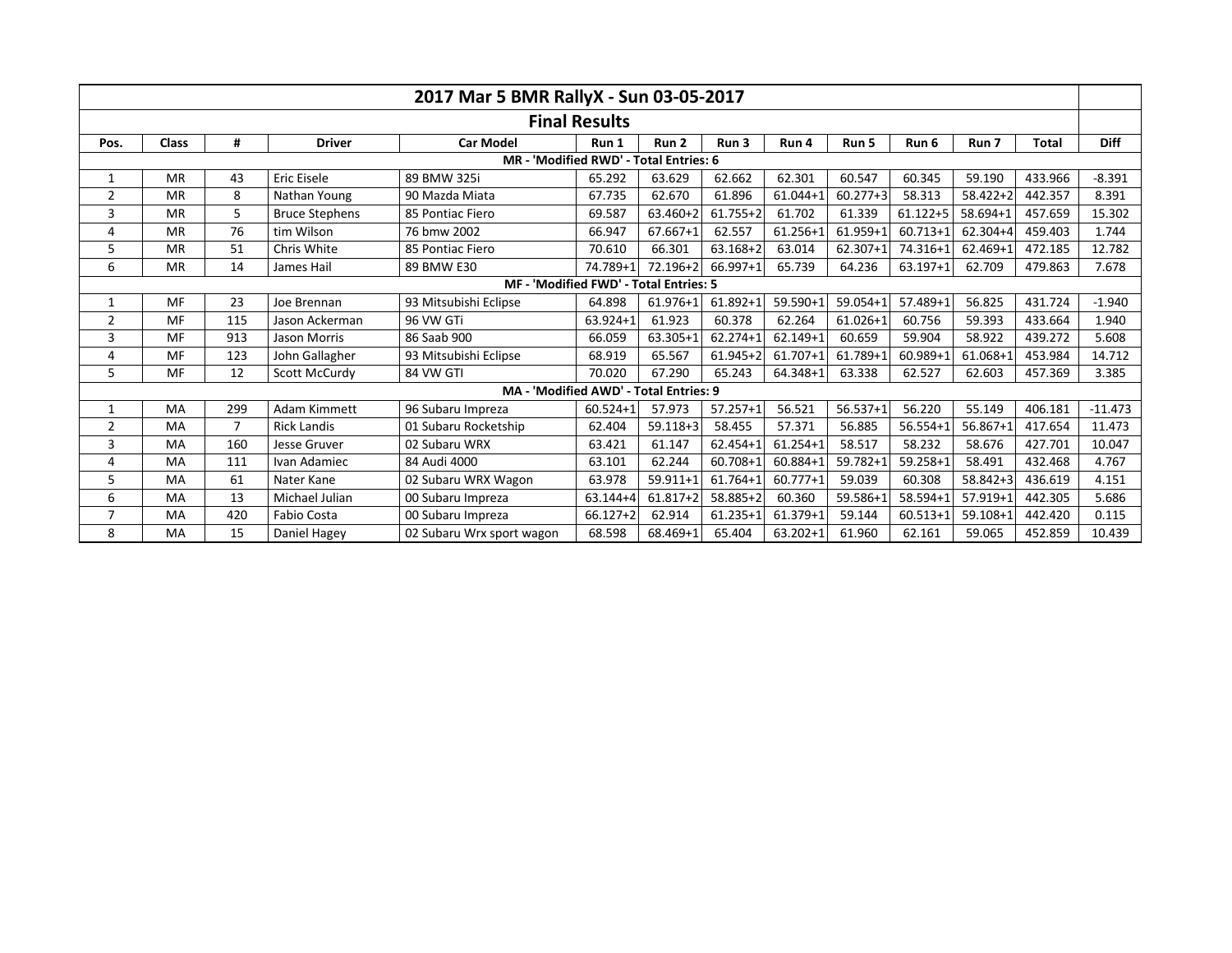| 2017 Mar 5 BMR RallyX - Sun 03-05-2017 |                |              |                |                        |                           |                 |             |          |  |  |  |
|----------------------------------------|----------------|--------------|----------------|------------------------|---------------------------|-----------------|-------------|----------|--|--|--|
| <b>Final Raw Time Results</b>          |                |              |                |                        |                           |                 |             |          |  |  |  |
| Raw Pos.                               | Pos.           | <b>Class</b> | #              | <b>Driver</b>          | <b>Car Model</b>          | <b>Raw Time</b> | Diff.       | From 1st |  |  |  |
| 1                                      | 1              | MA           | 299            | Adam Kimmett           | 96 Subaru Impreza         | 406.181         | $\mathbf 0$ | 0        |  |  |  |
| $\overline{2}$                         | 2              | MA           | $\overline{7}$ | <b>Rick Landis</b>     | 01 Subaru Rocketship      | 417.654         | 11.473      | 11.473   |  |  |  |
| 3                                      | 3              | PA           | 343            | Daniel Shirley         | 04 Subaru Impreza         | 425.697         | 8.043       | 19.516   |  |  |  |
| 4                                      | $\overline{3}$ | MA           | 160            | Jesse Gruver           | 02 Subaru WRX             | 427.701         | 2.004       | 21.520   |  |  |  |
| 5                                      | 1              | MF           | 23             | Joe Brennan            | 93 Mitsubishi Eclipse     | 431.724         | 4.023       | 25.543   |  |  |  |
| 6                                      | 4              | PA           | 911            | Jacob Riddle           | 97 Subaru Impreza         | 431.827         | 0.103       | 25.646   |  |  |  |
| 7                                      | 4              | MA           | 111            | Ivan Adamiec           | 84 Audi 4000              | 432.468         | 0.641       | 26.287   |  |  |  |
| 8                                      | $\overline{2}$ | MF           | 115            | Jason Ackerman         | 96 VW GTi                 | 433.664         | 1.196       | 27.483   |  |  |  |
| 9                                      | 1              | <b>MR</b>    | 43             | Eric Eisele            | 89 BMW 325i               | 433.966         | 0.302       | 27.785   |  |  |  |
| 10                                     | 5              | MA           | 61             | Nater Kane             | 02 Subaru WRX Wagon       | 436.619         | 2.653       | 30.438   |  |  |  |
| 11                                     | 3              | MF           | 913            | Jason Morris           | 86 Saab 900               | 439.272         | 2.653       | 33.091   |  |  |  |
| 12                                     | 5              | PA           | 999            | <b>Brandon Wuchter</b> | 02 Subaru Forester        | 439.471         | 0.199       | 33.290   |  |  |  |
| 13                                     | 6              | MA           | 13             | Michael Julian         | 00 Subaru Impreza         | 442.305         | 2.834       | 36.124   |  |  |  |
| 14                                     | $\overline{2}$ | <b>MR</b>    | 8              | Nathan Young           | 90 Mazda Miata            | 442.357         | 0.052       | 36.176   |  |  |  |
| 15                                     | $\overline{7}$ | MA           | 420            | <b>Fabio Costa</b>     | 00 Subaru Impreza         | 442.420         | 0.063       | 36.239   |  |  |  |
| 16                                     | 6              | PA           | 484            | Kevin McGowan          | 04 BMW 330xi              | 443.528         | 1.108       | 37.347   |  |  |  |
| 17                                     | 7              | PA           | 135            | Steve Erdosi           | 06 Subaru WRX             | 450.870         | 7.342       | 44.689   |  |  |  |
| 18                                     | 8              | PA           | 22             | Andrew Bihl            | 02 Subaru Impreza WRX     | 451.028         | 0.158       | 44.847   |  |  |  |
| 19                                     | 2              | PR           | 74             | Shawn Roberts          | 94 Mazda Miata            | 451.817         | 0.789       | 45.636   |  |  |  |
| 20                                     | 8              | MA           | 15             | Daniel Hagey           | 02 Subaru Wrx sport wagon | 452.859         | 1.042       | 46.678   |  |  |  |
| 21                                     | 4              | MF           | 123            | John Gallagher         | 93 Mitsubishi Eclipse     | 453.984         | 1.125       | 47.803   |  |  |  |
| 22                                     | 5              | MF           | 12             | Scott McCurdy          | 84 VW GTI                 | 457.369         | 3.385       | 51.188   |  |  |  |
| 23                                     | 3              | MR           | 5              | <b>Bruce Stephens</b>  | 85 Pontiac Fiero          | 457.659         | 0.290       | 51.478   |  |  |  |
| 24                                     | 2              | SA           | 555            | Jason Zerbe            | 04 Subaru Wrx Sti         | 458.698         | 1.039       | 52.517   |  |  |  |
| 25                                     | 3              | SA           | 4              | Keith Kennedy          | 06 Subaru Impreza         | 459.284         | 0.586       | 53.103   |  |  |  |
| 26                                     | 4              | MR           | 76             | tim Wilson             | 76 bmw 2002               | 459.403         | 0.119       | 53.222   |  |  |  |
| 27                                     | 1              | PF           | 66             | Adam George            | 00 Toyota Celica          | 461.060         | 1.657       | 54.879   |  |  |  |
| 28                                     | 4              | SA           | 85             | <b>Isaac Rose</b>      | 06 Subaru Impreza         | 469.752         | 8.692       | 63.571   |  |  |  |
| 29                                     | 1              | SF           | 77             | Kyle Brown             | 15 Mini Cooper SHT        | 471.355         | 1.603       | 65.174   |  |  |  |
| 30                                     | 5              | MR           | 51             | Chris White            | 85 Pontiac Fiero          | 472.185         | 0.830       | 66.004   |  |  |  |
| 31                                     | 6              | MR           | 14             | James Hail             | 89 BMW E30                | 479.863         | 7.678       | 73.682   |  |  |  |
| 32                                     | 9              | PF           | 166            | Laura Wall             | 00 Toyota Celica          | 484.042         | 4.179       | 77.861   |  |  |  |
| 33                                     | $\overline{2}$ | SF           | 99             | Jake Warriner          | 87 Nissan Pulsar          | 484.677         | 0.635       | 78.496   |  |  |  |
| 34                                     | 9              | PA           | 56             | David Holland          | 04 Subaru WRX             | 486.034         | 1.357       | 79.853   |  |  |  |
| 35                                     | 3              | <b>PR</b>    | 78             | Michael Shea           | 90 Mazda Miata            | 486.044         | 0.010       | 79.863   |  |  |  |
| 36                                     | 3              | SF           | 142            | Jeff Henderson         | 92 Saab 900               | 492.064         | 6.020       | 85.883   |  |  |  |
| 37                                     | $\overline{2}$ | PF           | 131            | <b>Taylor Hyatt</b>    | 14 Mazda 2                | 492.874         | 0.810       | 86.693   |  |  |  |
| 38                                     | 3              | PF           | 31             | Stephen Hyatt          | 31 Mazda 2                | 492.975         | 0.101       | 86.794   |  |  |  |
| 39                                     | $\mathbf{1}$   | SA           | 52             | Mark Crawley           | 05 Subaru Legacy          | 508.563         | 15.588      | 102.382  |  |  |  |
| 40                                     | 4              | SF           | 42             | Jeffrey Shore          | 92 Saab 900               | 508.672         | 0.109       | 102.491  |  |  |  |
| 41                                     | 5              | SA           | 89             | Nick Petryszyn         | 01 BMW 325xi              | 509.585         | 0.913       | 103.404  |  |  |  |
| 42                                     | 6              | SA           | 62             | David Nice             | 00 Subaru Legacy          | 510.129         | 0.544       | 103.948  |  |  |  |
| 43                                     | $\overline{2}$ | PR           | 11             | Lou Montella           | 87 Toyota MR2             | 511.690         | 1.561       | 105.509  |  |  |  |
| 44                                     | $\overline{7}$ | SA           | 41             | Don Kennedy            | 06 Subaru Impreza         | 515.044         | 3.354       | 108.863  |  |  |  |
| 45                                     | 4              | <b>PR</b>    | 60             | Theresa Thao           | 10 RX-8                   | 520.589         | 5.545       | 114.408  |  |  |  |
| 46                                     | 5              | PR           | 174            | Katie Orgler           | 94 Mazda Miata            | 521.465         | 0.876       | 115.284  |  |  |  |
| 47                                     | 8              | SA           | 117            | Kaz Kotlow             | 10 Infinity Ex35          | 528.633         | 7.168       | 122.452  |  |  |  |
|                                        |                |              |                |                        |                           |                 |             |          |  |  |  |